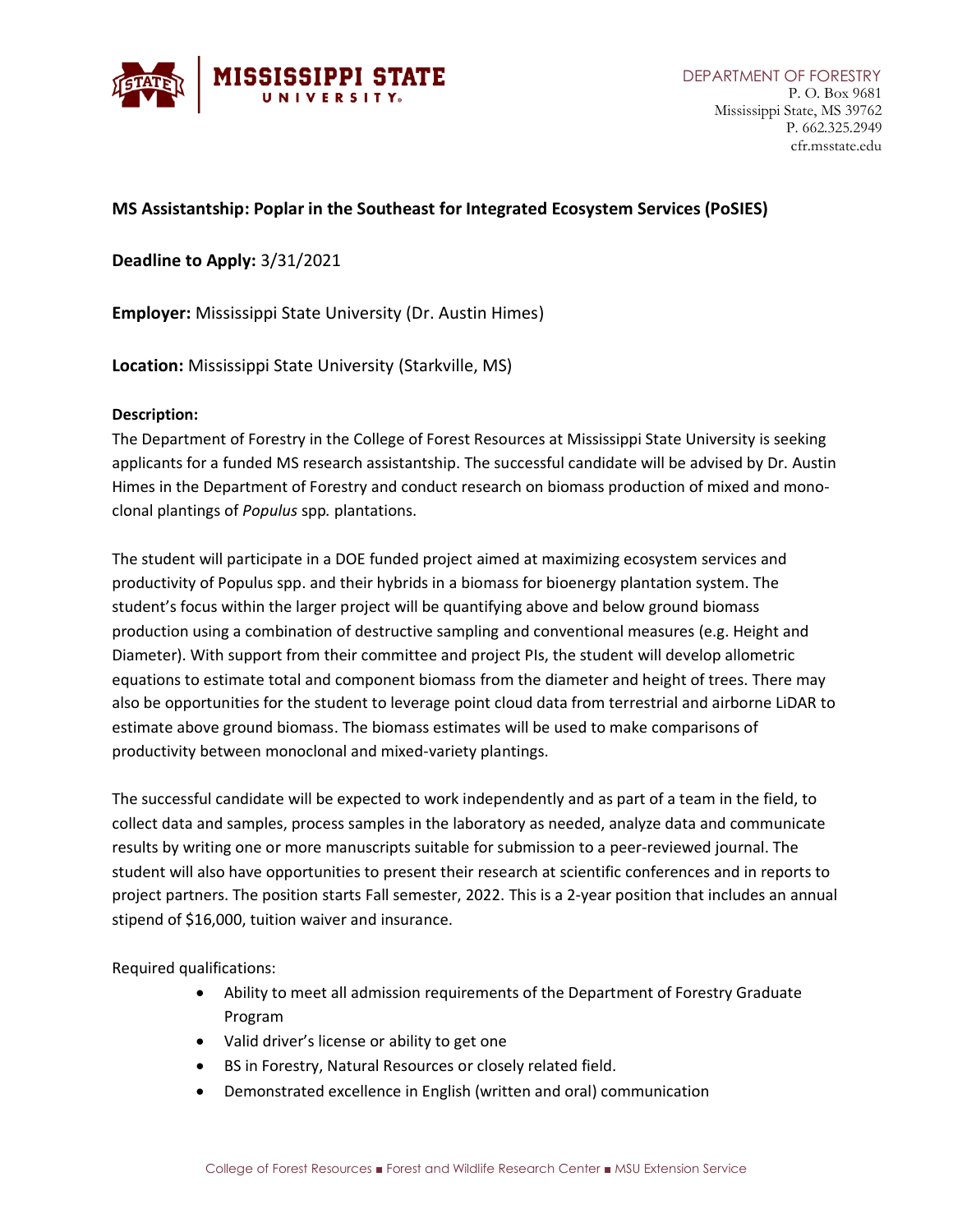

- Willingness to drive long distances for field work with multiple consecutive overnight stays
- Ability to walk long distances encumbered with 30+ pounds of gear and conduct field research in challenging conditions

Interested candidates should email Dr. Austin Himes [\(austin.himes@msstate.edu\)](mailto:austin.himes@msstate.edu) a cover letter explaining your interest and qualifications for the position, a resume/CV, unofficial transcripts, and contact information for 3 references. If you have taken the GRE general test, please provide your unofficial results with your resume/CV.

Preferred qualifications:

- Experience or willingness to learn R-statistical software
- Experience writing peer-reviewed journal publications
- Experience with experimental design and quantitative analysis
- Experience with *Populus* spp. or other biomass plantations

Successful applicants will be required to apply to the Graduate School at Mississippi State University. Review of applications will begin immediately and continue until the position is filled. The application deadline for 2022 fall enrollment is August 1 (domestic) and May 1 (international).

MSU is an equal opportunity employer, and all qualified applicants will receive consideration for employment without regard to race, color, religion, ethnicity, sex (including pregnancy and gender identity), national origin, disability status, age, sexual orientation, genetic information, protected veteran status, or any other characteristic protected by law. We always welcome nominations and applications from women, members of any minority group, and others who share our passion for building a diverse community that reflects the diversity in our student population.

In compliance with the ADA Amendments Act (ADAAA), if you have a disability and would like to request an accommodation in order to apply for a position with Mississippi State University, please contact the Department of Human Resources Management at telephone: (662) 325-3713 or [ada@hrm.msstate.edu.](mailto:employment@hrm.msstate.edu)

If you have any questions regarding this policy, contact the Department of Human Resources Management at (662) 325-3713 or [ada@hrm.msstate.edu.](mailto:employment@hrm.msstate.edu) Upon request, sections of this job listing are available in large print, and readers are available to assist the visually impaired